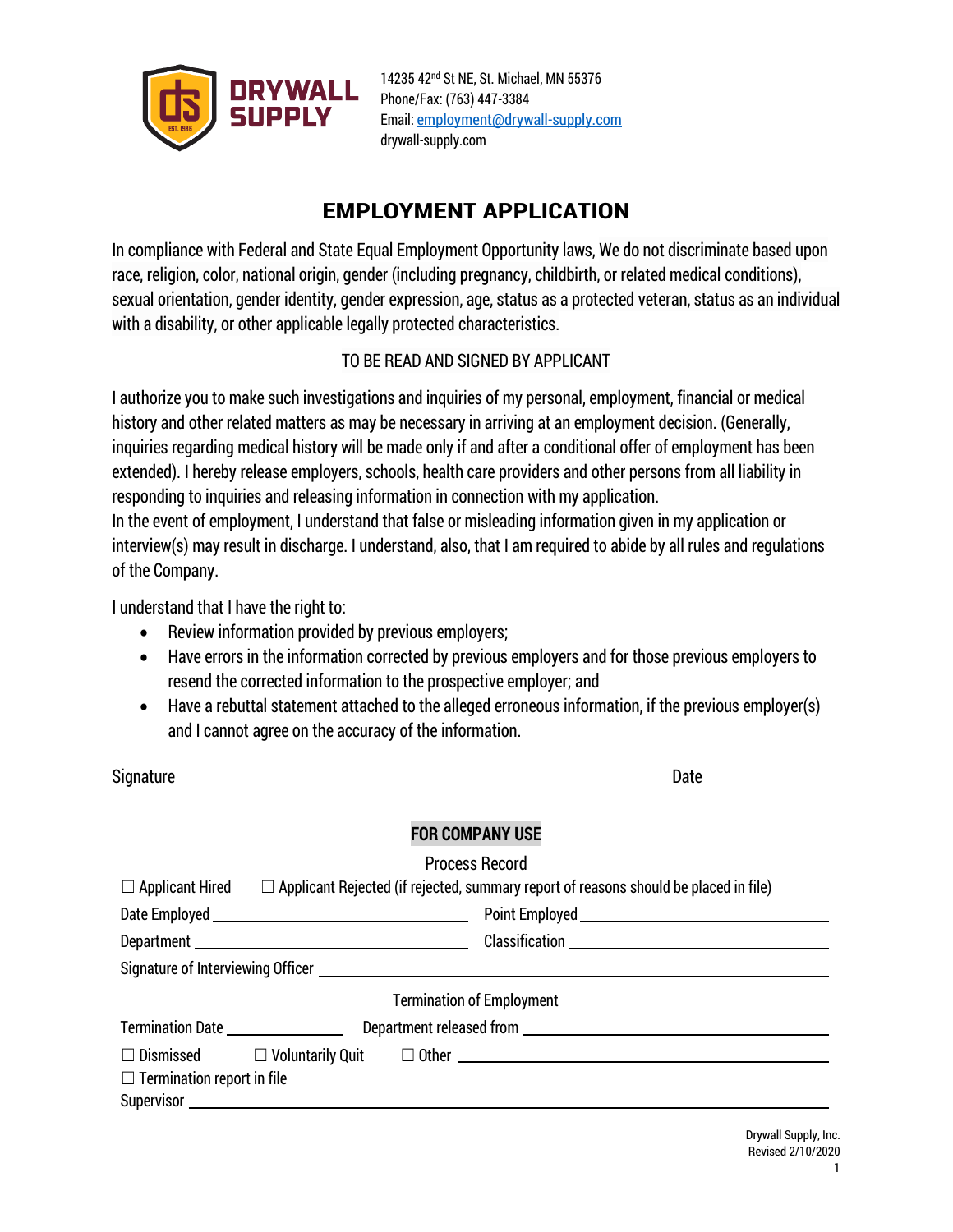## **APPLICANT INFORMATION**

(answer all questions – please print)

|                                         |              |                                                              |                  | Social Security No.                                                                                     |                   |
|-----------------------------------------|--------------|--------------------------------------------------------------|------------------|---------------------------------------------------------------------------------------------------------|-------------------|
| Last                                    |              | First                                                        | Middle           |                                                                                                         |                   |
|                                         |              |                                                              |                  |                                                                                                         |                   |
|                                         |              | List your addresses of residency for the past 3 years        |                  |                                                                                                         |                   |
|                                         |              |                                                              |                  |                                                                                                         |                   |
|                                         |              | <b>Street</b>                                                |                  | City                                                                                                    |                   |
|                                         | <b>State</b> | Zip Code                                                     |                  | How Long?<br>yr/mo                                                                                      |                   |
|                                         |              |                                                              |                  |                                                                                                         |                   |
|                                         |              | <b>Street</b>                                                |                  | City                                                                                                    |                   |
|                                         |              |                                                              |                  |                                                                                                         |                   |
|                                         | <b>State</b> | Zip Code                                                     |                  | yr/mo                                                                                                   |                   |
| <b>Previous</b>                         |              | <b>Street</b>                                                |                  | City                                                                                                    |                   |
| <b>Addresses</b>                        |              |                                                              |                  | How Long?                                                                                               |                   |
|                                         | <b>State</b> | Zip Code                                                     |                  | yr/mo                                                                                                   |                   |
|                                         |              | Street                                                       |                  | City                                                                                                    |                   |
|                                         |              |                                                              |                  |                                                                                                         |                   |
|                                         | <b>State</b> | Zip Code                                                     |                  | yr/mo                                                                                                   |                   |
| Are you a citizen of the United States? |              |                                                              | <b>No</b><br>Yes |                                                                                                         |                   |
| Are you authorized to work in the U.S.? |              |                                                              | Yes<br>No        |                                                                                                         |                   |
| Have you ever worked for this company?  |              |                                                              | Yes<br><b>No</b> | If yes, when?_______<br>Location ________                                                               |                   |
|                                         |              |                                                              |                  | Dates From ___________ To ___________ Rate of Pay ___________ Position ____________________________     |                   |
|                                         |              |                                                              |                  |                                                                                                         |                   |
|                                         |              |                                                              |                  | Are you currently employed? Thes Tho If no, how long since leaving last employment?                     |                   |
|                                         |              |                                                              |                  |                                                                                                         |                   |
|                                         |              |                                                              |                  | Have you ever been bonded? Nes No Name of bonding company                                               |                   |
|                                         |              | have applied? (as described in the attached job description) |                  | Is there any reason you might be unable to perform the functions of the job for which you<br>$\neg$ Yes | $\blacksquare$ No |
|                                         |              |                                                              |                  |                                                                                                         |                   |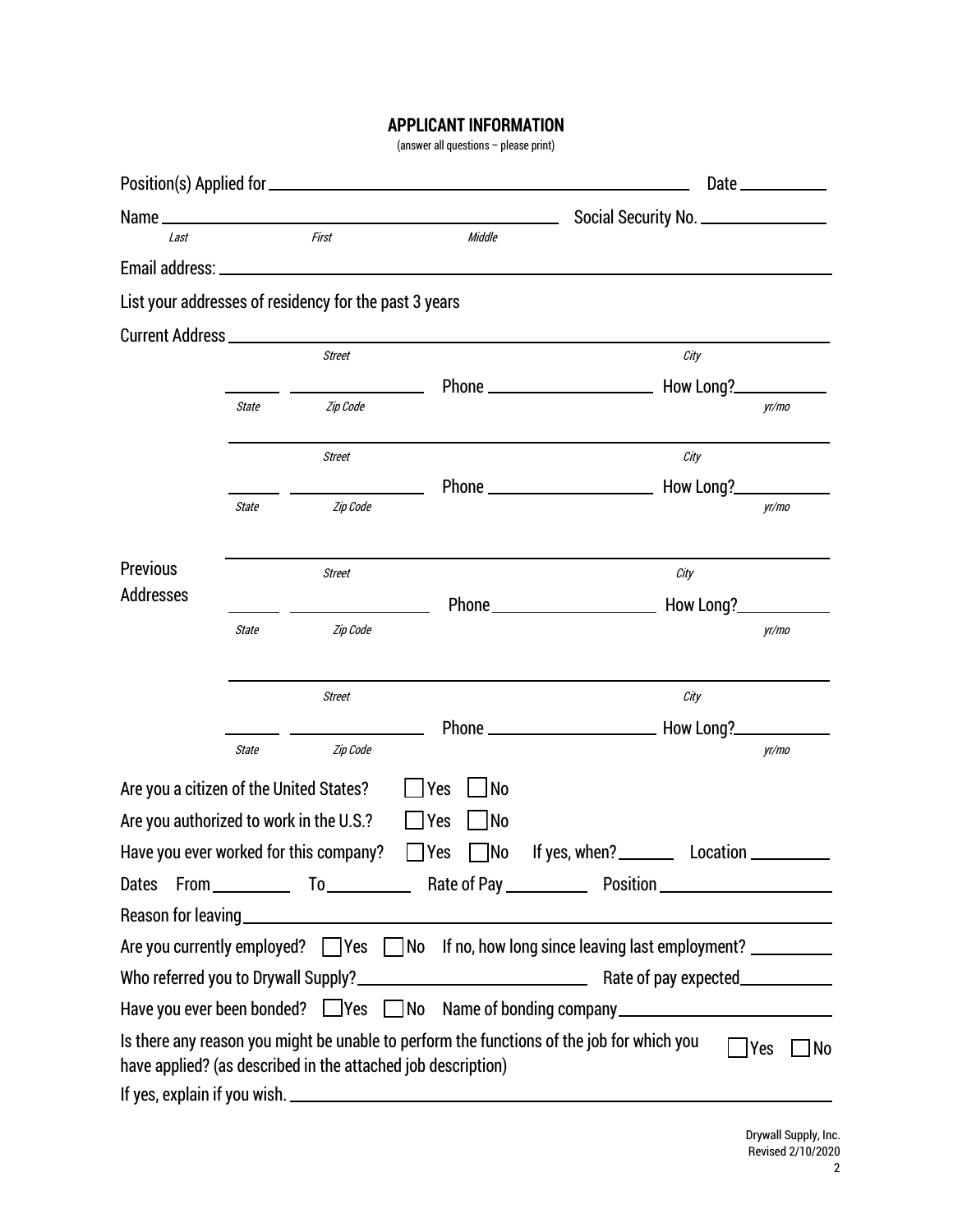### **EMPLOYMENT HISTORY**

List employers in reverse order starting with the most recent

# **Employer**

|                                                                                                                                                                                                                                     |                 | Date                                                                                                           |
|-------------------------------------------------------------------------------------------------------------------------------------------------------------------------------------------------------------------------------------|-----------------|----------------------------------------------------------------------------------------------------------------|
|                                                                                                                                                                                                                                     |                 | mo/yr                                                                                                          |
|                                                                                                                                                                                                                                     |                 | mo/yr<br>Position Held _________________                                                                       |
|                                                                                                                                                                                                                                     |                 |                                                                                                                |
|                                                                                                                                                                                                                                     |                 |                                                                                                                |
|                                                                                                                                                                                                                                     |                 |                                                                                                                |
|                                                                                                                                                                                                                                     | <b>Employer</b> |                                                                                                                |
|                                                                                                                                                                                                                                     |                 | Date                                                                                                           |
|                                                                                                                                                                                                                                     |                 | mo/yr<br>mo/yr                                                                                                 |
|                                                                                                                                                                                                                                     |                 | Position Held _________________                                                                                |
| $City$ $2ip$ $2ip$                                                                                                                                                                                                                  |                 |                                                                                                                |
|                                                                                                                                                                                                                                     |                 |                                                                                                                |
|                                                                                                                                                                                                                                     |                 | Reason for leaving example and the second state of the second state of the second state of the second state of |
|                                                                                                                                                                                                                                     | <b>Employer</b> |                                                                                                                |
|                                                                                                                                                                                                                                     |                 | Date                                                                                                           |
|                                                                                                                                                                                                                                     |                 | mo/yr<br>mo/yr                                                                                                 |
|                                                                                                                                                                                                                                     |                 | Position Held __________________                                                                               |
|                                                                                                                                                                                                                                     |                 |                                                                                                                |
|                                                                                                                                                                                                                                     |                 |                                                                                                                |
| Reason for leaving <b>Example 20</b> and 20 and 20 and 20 and 20 and 20 and 20 and 20 and 20 and 20 and 20 and 20 and 20 and 20 and 20 and 20 and 20 and 20 and 20 and 20 and 20 and 20 and 20 and 20 and 20 and 20 and 20 and 20 a |                 |                                                                                                                |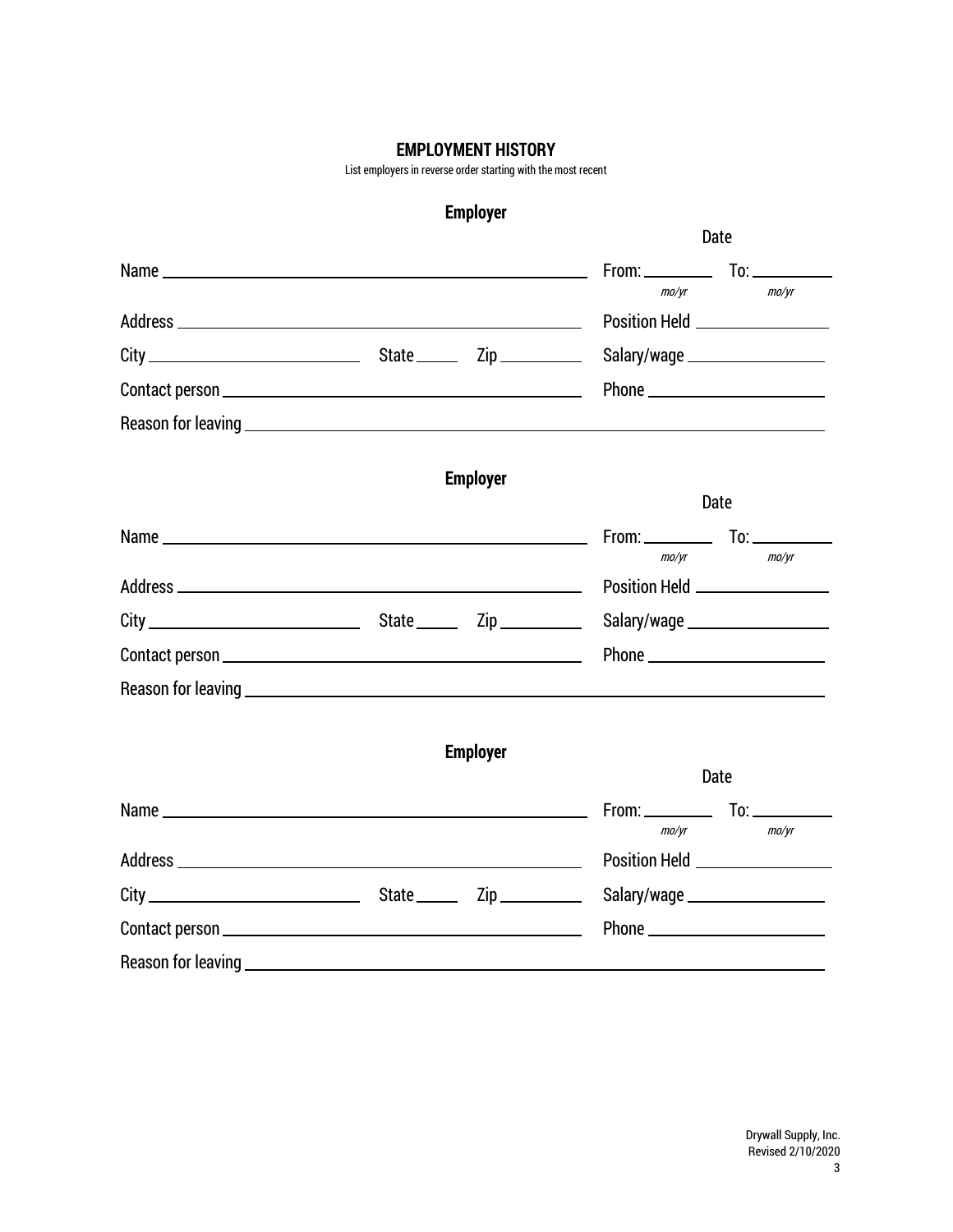#### **REFERENCES**

I certify that the information contained in this application is correct to the best of my knowledge. I understand that to falsify information is grounds for refusing to hire me, or for discharge should I be hired.

I authorize any person, organization or company listed on this application to furnish you any and all information concerning my previous employment, education and qualifications for employment. I also authorize you to request and receive such information.

In consideration for my employment, I agree to abide by the rules and regulations of the company, which rules may be changed, withdrawn, added or interpreted at any time, at the company's sole option and without prior notice to me.

I also acknowledge that my employment may be terminated, or any offer of acceptance of employment withdrawn, at any time with or without cause and with or without prior notice at the option of the company or myself.

| <b>Signature</b> |  |
|------------------|--|
|                  |  |

Drywall Supply, Inc. Revised 2/10/2020 4